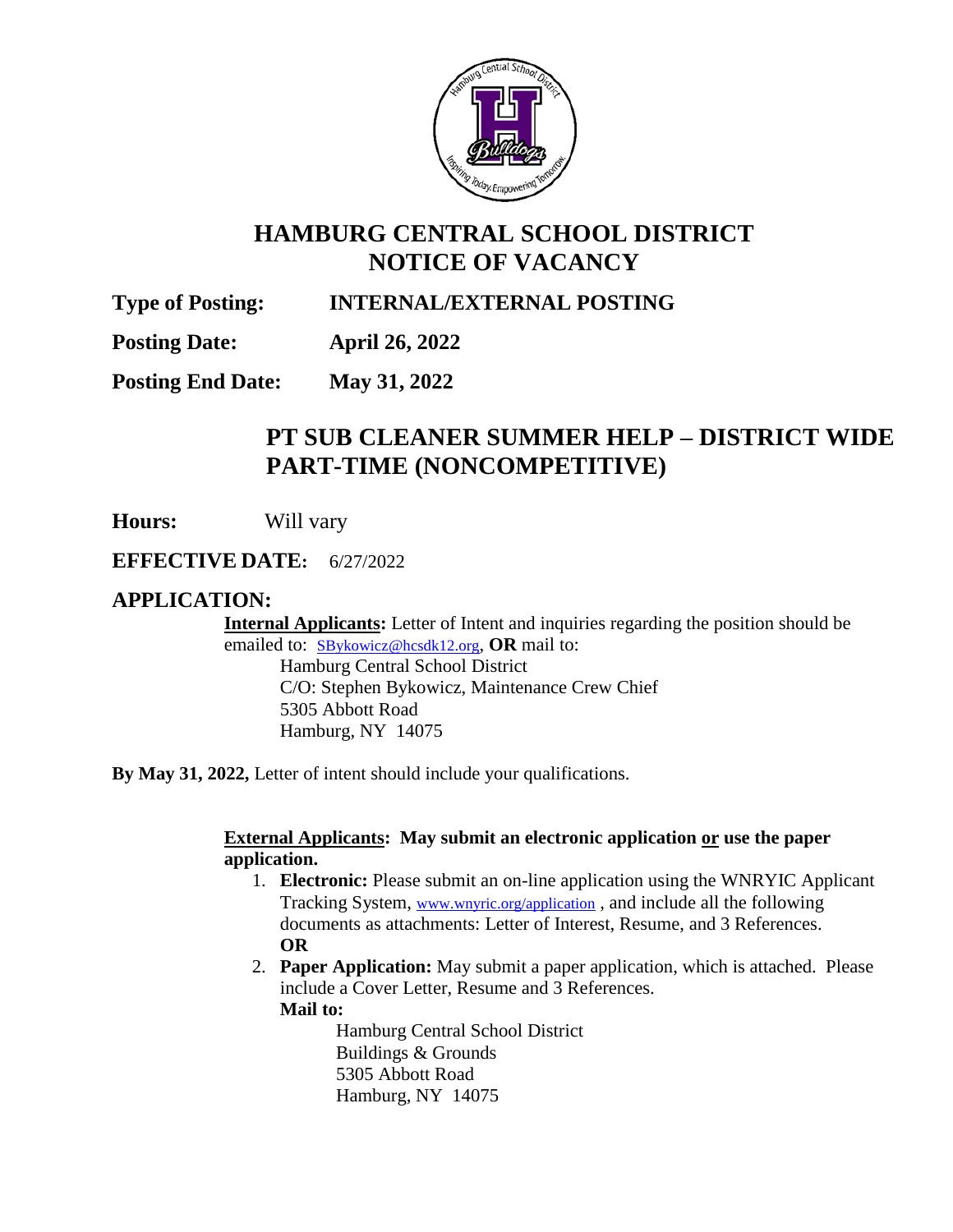

 Mail to: Hamburg Central Schools Buildings & Grounds 5305 Abbott Road Hamburg, New York 14075

## **HAMBURG CENTRAL SCHOOL DISTRICT School Related Personnel APPLICATION FORM (Non-Instructional)**

|                                                                      | Last   | First                | Middle |                        |
|----------------------------------------------------------------------|--------|----------------------|--------|------------------------|
|                                                                      |        |                      |        |                        |
|                                                                      | Street | City, State          |        | Zip Code               |
| (Please fill out question #3 if different from #2)                   |        |                      |        |                        |
| 3. Permanent Address:                                                |        |                      |        |                        |
|                                                                      | Street | City, State Zip Code |        |                        |
| <b>4. Telephone # CELL:</b>                                          |        | HOME:                |        |                        |
|                                                                      |        |                      |        | N <sub>0</sub>         |
| 6. Have you ever been convicted of a crime?                          |        | Yes                  |        | $\mathbf{N}\mathbf{o}$ |
| 7. What is your current position?                                    |        |                      |        |                        |
| 8. Are you interested in a full-time or a part-time position? ____FT |        |                      |        | <b>PT</b><br>Either    |
| 9. Are you interested in being a substitute?                         |        |                      | Yes    | N <sub>0</sub>         |
| 10. Please check-mark the jobs for which you wish to apply:          |        |                      |        |                        |
|                                                                      |        |                      |        |                        |
| Food Service Helper Substitute                                       |        | Clerical             |        |                        |
| <b>Buildings and Grounds Positions</b>                               |        | Other:               |        |                        |